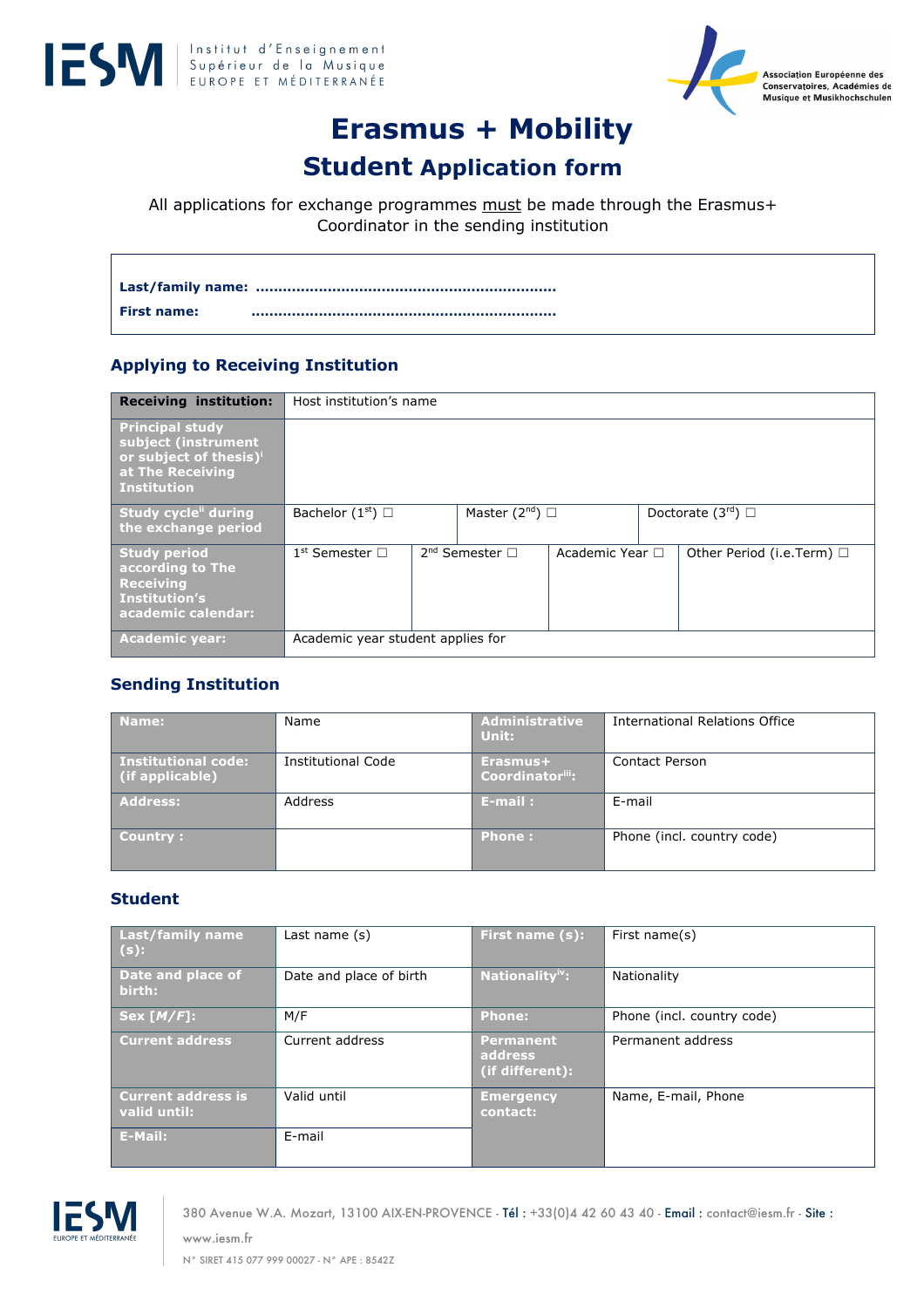

# **Current Studies (at Sending Institution):**

| <b>Field of Education</b><br><b>ISCED Code<sup>v</sup>:</b>          | 0215 (Music and Performing Arts) |             |                 |                 |                        |                   |
|----------------------------------------------------------------------|----------------------------------|-------------|-----------------|-----------------|------------------------|-------------------|
| Study programme <sup>vil</sup><br>(relevant for your<br>study stay): | Study programme                  |             |                 |                 |                        |                   |
| <b>Principal study</b><br>subject:                                   | Principal study subject          |             |                 |                 |                        |                   |
| <b>Study cycle:</b>                                                  |                                  | Study year: | $1^{\text{st}}$ | $2^{nd}$ $\Box$ | $3^{\text{rd}}$ $\Box$ | $4^{\text{th}}$ M |
| <b>Duration of the</b><br><b>Study Programme:</b>                    | Number of years                  |             |                 |                 |                        |                   |

## **Study Period**

| Period of study <sup>vii</sup><br>dd/mm/yy<br>(or month/year) | dd/mm/yy<br>(or month/year) | <b>Duration of</b><br>stav<br>(No. of<br>study<br>months) | Number of<br>expected<br><b>ECTS</b> credits | Preferred professor(s) at<br>Receiving institution for the $\mathsf{I}$<br>main subject (if any) |
|---------------------------------------------------------------|-----------------------------|-----------------------------------------------------------|----------------------------------------------|--------------------------------------------------------------------------------------------------|
|                                                               |                             |                                                           |                                              |                                                                                                  |

#### **Desired Courses at Receiving Institution (Preliminary Learning Agreement)**

| <b>Course</b><br>componentvill<br>code (if any) | <b>Course component title</b><br>(as indicated in the course catalogue) at<br><b>Receiving Institution</b> | <b>Semester</b><br>(autumn<br>/ spring<br>or term) | <b>Number of ECTS</b><br>credits to be awarded<br>by Receiving<br><b>Institution upon</b><br>successful completion |
|-------------------------------------------------|------------------------------------------------------------------------------------------------------------|----------------------------------------------------|--------------------------------------------------------------------------------------------------------------------|
|                                                 |                                                                                                            |                                                    |                                                                                                                    |
|                                                 |                                                                                                            |                                                    |                                                                                                                    |
|                                                 |                                                                                                            |                                                    |                                                                                                                    |
|                                                 |                                                                                                            |                                                    |                                                                                                                    |
|                                                 |                                                                                                            |                                                    |                                                                                                                    |
|                                                 |                                                                                                            |                                                    |                                                                                                                    |
|                                                 |                                                                                                            |                                                    |                                                                                                                    |
|                                                 |                                                                                                            | <b>Total number of ECTS</b>                        |                                                                                                                    |

# **Application Package:**

#### **1. Recording or Portfolio for Audition**

*If Receiving institution requires you to send in a (certified) recording of your audition repertoire, please ask your teacher of your main subject to certify by signing that the recording is your own performance*

**List of pieces performed on your Recording (music performers) and/or scores indicated in your Portfolio (for composers):**



380 Avenue W.A. Mozart, 13100 AIX-EN-PROVENCE - Tél : +33(0)4 42 60 43 40 - Email : contact@iesm.fr - Site : www.iesm.fr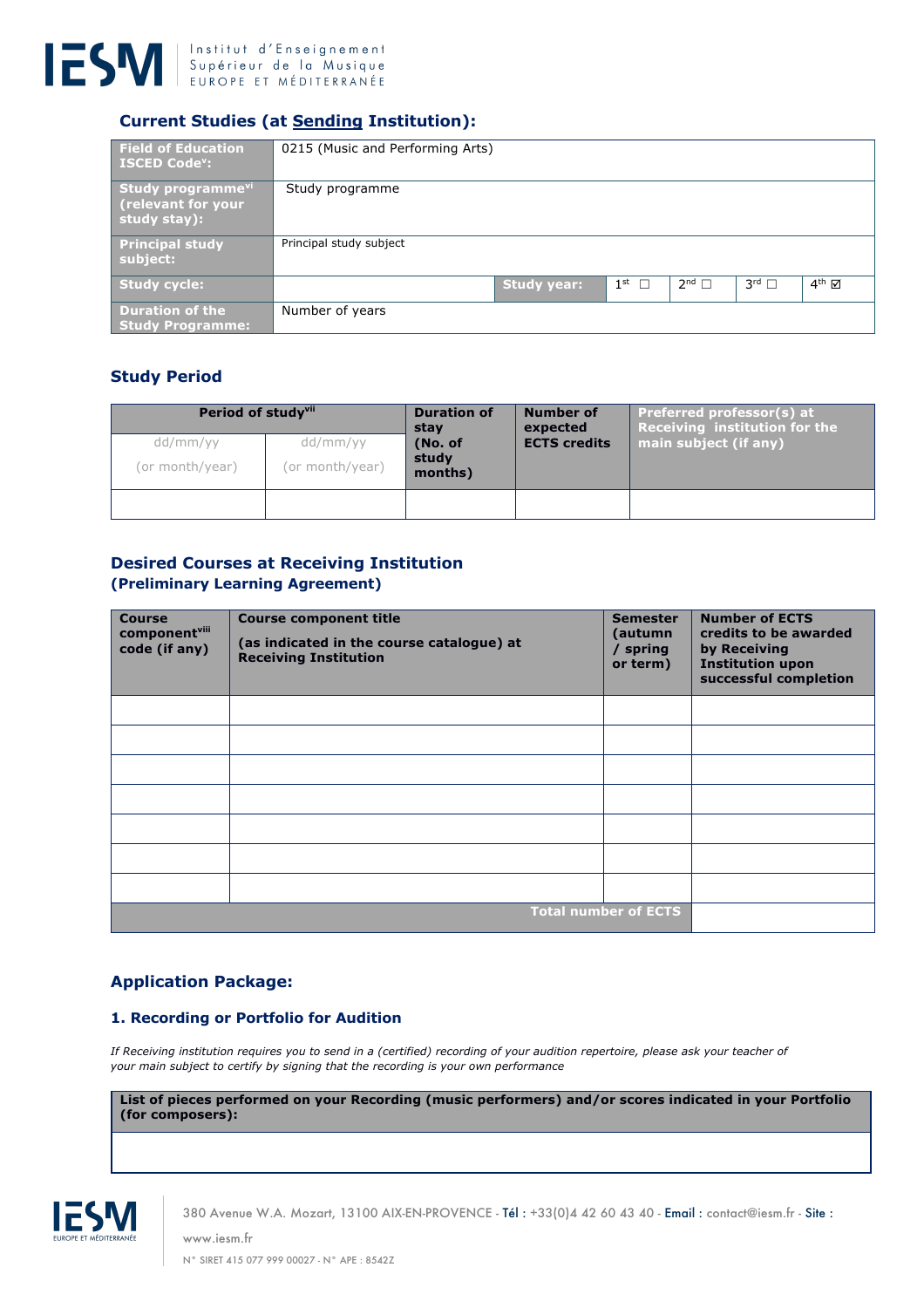

#### **2. Motivation**

Please attach your motivation letter

#### **3. Transcript of Recordsix**

Please attach your Transcript of Records (if requested by Receiving Institution)

#### **4. Curriculum Vitae**

Please attach your CV (if requested by Receiving Institution)

## **Student's Language Skillsx**

| Mother tongue:                                                                                                                                                                         |                             |                              |                            |  |  |
|----------------------------------------------------------------------------------------------------------------------------------------------------------------------------------------|-----------------------------|------------------------------|----------------------------|--|--|
| Please indicate your language skills other than mother tongue:                                                                                                                         |                             |                              |                            |  |  |
| 1. Language: Language 1                                                                                                                                                                | Limited A1 $\Box$ A2 $\Box$ | Moderate B1 $\Box$ B2 $\Box$ | Fluent C1 $\Box$ C2 $\Box$ |  |  |
| 2. Language: Language 2                                                                                                                                                                | Limited A1 $\Box$ A2 $\Box$ | Moderate B1 $\Box$ B2 $\Box$ | Fluent C1 $\Box$ C2 $\Box$ |  |  |
| 3. Language: Language 3                                                                                                                                                                | Limited A1 $\Box$ A2 $\Box$ | Moderate B1 $\Box$ B2 $\Box$ | Fluent C1 $\Box$ C2 $\Box$ |  |  |
| I am aware of the obligation to pass the online language test (via OLS <sup>xi</sup> ) before my studies<br>abroad, and I am interested in improving my language skills if recommended |                             |                              |                            |  |  |

## **Previous Studies in Erasmus Programme**

| Have you already been studying/working abroad as<br><b>ERASMUS student/trainee?</b> |                              | Yes $\Box$                        | No $\square$                      |                                   |
|-------------------------------------------------------------------------------------|------------------------------|-----------------------------------|-----------------------------------|-----------------------------------|
| If "Yes",<br>please<br>indicate:                                                    | Receiving<br>Institution:    | Former host institution's<br>name | Former host<br>institution's name | Former host institution's<br>name |
|                                                                                     | Study cycle                  | Bachelor $(1st)$ $\Box$           | Master $(2^{nd})$ $\Box$          | Doctorate $(3rd)$                 |
|                                                                                     | Duration of<br>stay (months) | Duration of stay (months)         |                                   |                                   |

## **Signatures of Sending Institution**

| Student:                                            | Name, surname | Date: | Signature date |
|-----------------------------------------------------|---------------|-------|----------------|
| <b>Professor/Tutor</b><br>(of the main<br>subject): | Name, surname | Date: | Signature date |
| <b>Head of</b><br>Department:                       | Name, surname | Date: | Signature date |
| Erasmus +<br>Coordinator:                           | Name, surname | Date: | Signature date |



380 Avenue W.A. Mozart, 13100 AIX-EN-PROVENCE - Tél : +33(0)4 42 60 43 40 - Email : contact@iesm.fr - Site : www.iesm.fr